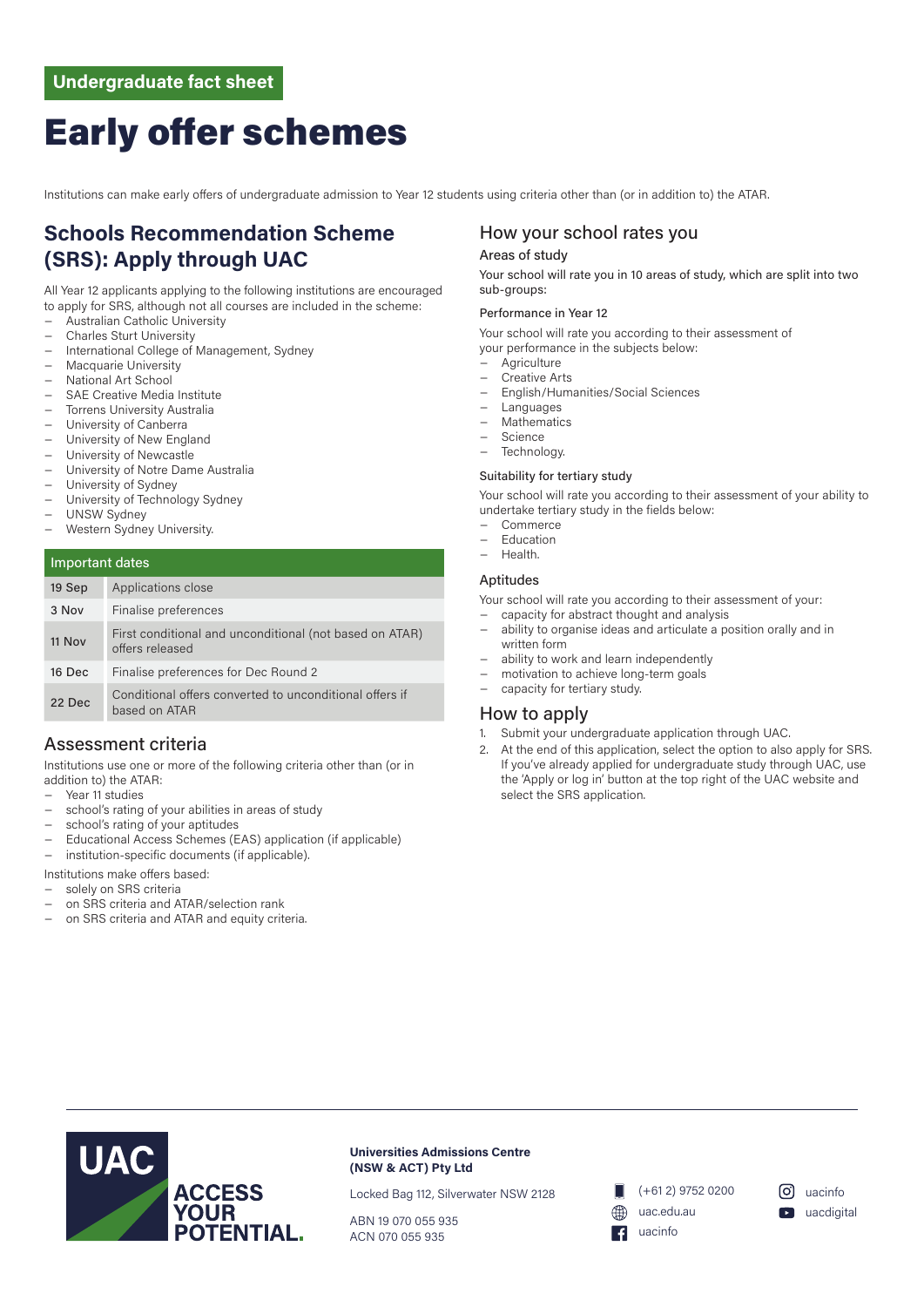# **Individual uni schemes**

### Australian Catholic University **ACU Guarantee**

| Important dates |                    |
|-----------------|--------------------|
| 17 Jul          | Applications open  |
| 23 Sep          | Applications close |
| 28 Jul          | Offer Round 1      |
| 11 Aug          | Offer Round 2      |
| 25 Aug          | Offer Round 3      |
| 8 Sep           | Offer Round 4      |
| 22 Sep          | Offer Round 5      |
| 6 Oct           | Offer Round 6      |

### Assessment criteria

- − To be eligible, you must be a 2022 Year 12 student (domestic or international) who successfully completed Year 11 (including the IB) in Australia.
- You can also choose to supply a brief statement outlining your personal circumstances and motivation for university study, which may help improve your selection rank.

### How to apply

Apply online via the ACU website (acu.edu.au/acu-guarantee).

# Australian College of Physical Education

### **Early Acceptance Program**

| Important dates                                   |                             |
|---------------------------------------------------|-----------------------------|
| Late Aug                                          | Applications open           |
| Late Nov                                          | Applications close          |
| Within three days<br>of submitting<br>application | Conditional offers released |

### Assessment criteria

- − Year 11 and 12 reports.
- − Responses to application questions.

### How to apply

Apply online via the ACPE website (acpe.edu.au/earlyaccept).

### Australian National University **Direct application early admission**

| Important dates |                                                                                                                                                                                                                            |
|-----------------|----------------------------------------------------------------------------------------------------------------------------------------------------------------------------------------------------------------------------|
| 23 May          | Applications close                                                                                                                                                                                                         |
| 5 Sep           | Conditional offers released based on your ANU<br>selection rank (This is calculated using a mathematical<br>model that incorporates your Year 11 results and your<br>school's average ATAR performance in previous years.) |
| 22 Dec          | First unconditional offers released                                                                                                                                                                                        |

#### Assessment criteria

- − Demonstration of co-curricular or service activities during Years 10 to 12.
- − ANU selection rank.

### How to apply

Apply online via the ANU website: search for 'domestic applications' at anu.edu.au.

### Charles Sturt University **Charles Sturt Advantage**

| Important dates |                            |
|-----------------|----------------------------|
| 31 Mar          | Round 1 applications close |
| Early May       | Round 1 offers released    |
| 24 Jun          | Round 2 applications close |
| Late Jul        | Round 2 offers released    |
| 31 Aug          | Round 3 applications close |
| Late Sep        | Round 3 offers released    |

#### Assessment criteria

Short written submission demonstrating soft skills such as resilience, empathy and the motivation to create a world worth living in. − Year 11 results.

### How to apply

Apply online via the CSU website: csu.edu.au/advantage.

### International College of Management, Sydney **Early Entry / Leadership Entry / Elite Athlete and Performer Entry**

| Important dates |                                                                                      |
|-----------------|--------------------------------------------------------------------------------------|
| 9 Sep           | Applications close for Early Entry                                                   |
| 3 Feb 2023      | Applications close for Leadership Entry Program and<br>Elite Athlete/Performer Entry |

### How to apply

Apply online: icms.edu.au/future-students/entry-pathways/.

### La Trobe University

### **Aspire**

| Important dates |                                                                              |
|-----------------|------------------------------------------------------------------------------|
| 3 Oct           | Applications close                                                           |
| Early Oct       | Conditional offers released                                                  |
| Jan 2023        | ATAR release: unconditional offers released after this<br>date based on ATAR |

### Assessment criteria

Two 200–word descriptions of involvement in and impact of your community engagement and/or volunteering.

### How to apply

Apply online via La Trobe University website: latrobe.edu.au/aspire.

### Macquarie University

### **Macquarie Leaders and Achievers Early Entry Scheme**

| Important dates    |  |  |
|--------------------|--|--|
| Applications open  |  |  |
| Applications close |  |  |
|                    |  |  |

#### Assessment criteria

Applicants need to demonstrate their leadership qualities and/or how they have contributed towards positive change in their community and consistently achieved good results at school.

There are two selection components:

- 1. demonstration of leadership and service to their community by completing the Macquarie Leaders and Achievers Early Entry Scheme questions when applying online
- 2. Year 11 studies.

Applicants for Bachelor of Marketing and Media and the Bachelor of Actuarial Studies and its double degrees are required to have undertaken specific English and/or mathematics subjects in the HSC, ACT Senior Secondary Certificate or International Baccalaureate.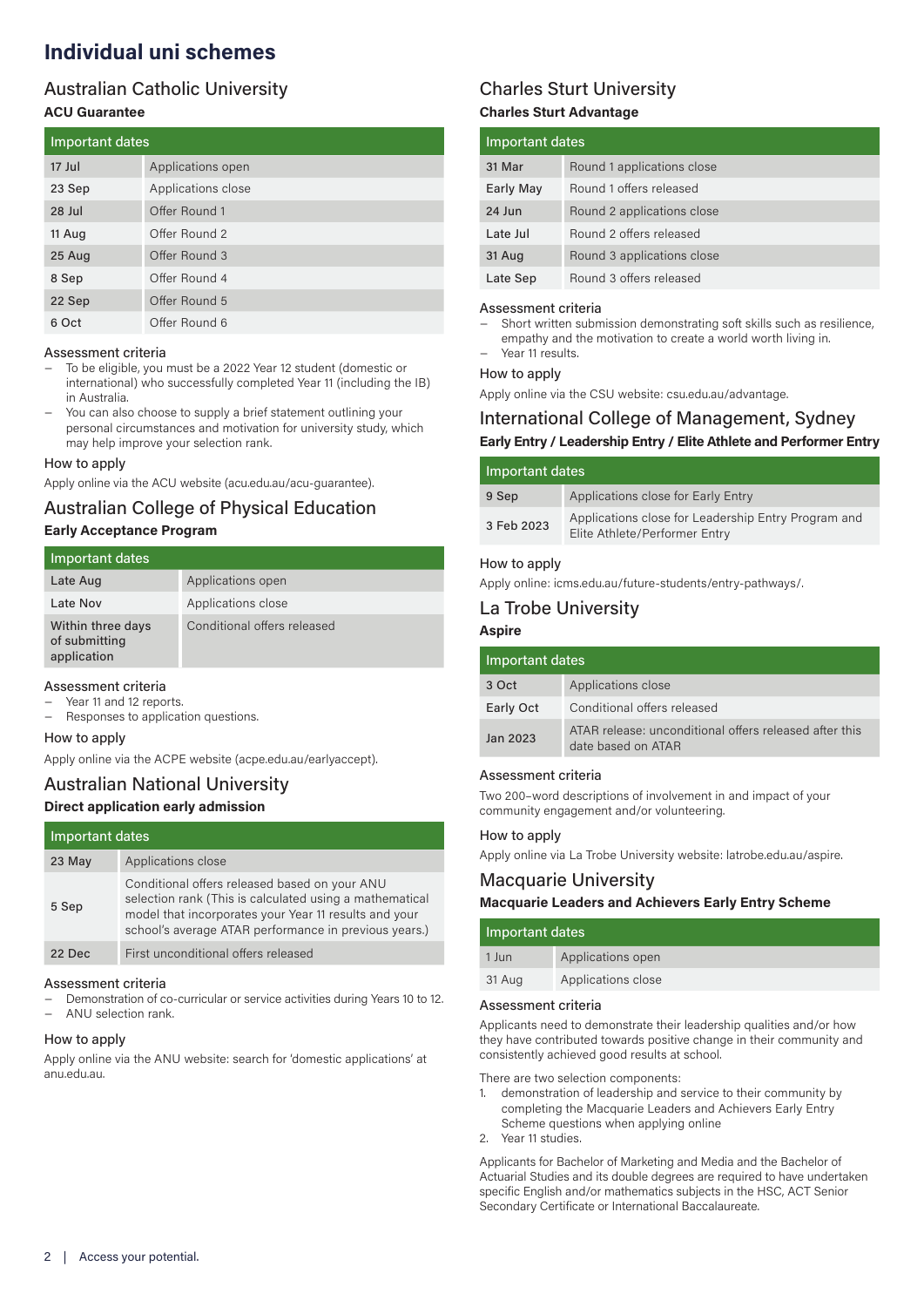Applicants for teaching courses need to complete and pass a survey before an offer is made.

All applicants must complete their Year 12 examinations (10 units of HSC courses, including at least 8 units from Category A courses and 2 units of English) or comparable ACT Senior Secondary Certificate or International Baccalaureate subjects.

### How to apply

Apply directly to Macquarie: search for 'Macquarie leaders and achievers' at mq.edu.au.

# SAE Creative Media Institute

# **Launchpad Early Entry Program**

| Important dates |                                                                    |
|-----------------|--------------------------------------------------------------------|
| 31 Jan          | Applications close                                                 |
|                 | Offers released progressively throughout the<br>admissions period. |
|                 |                                                                    |

### Assessment criteria

One of the following:

- currently passing all Year 12 subjects
- 18 years of age or will turn 18 in the first year of study with SAE.

### How to apply

Apply online via the SAE website: sae.edu.au/how-to-apply/launchpadearly-entry-program/.

### Southern Cross University **STAR**

| Important dates |                    |
|-----------------|--------------------|
| May             | Applications open  |
| Sep             | Applications close |
| Nov             | Offers released    |

### Assessment criteria

− High school results.

− Principal's recommendation.

### How to apply

Apply online via the SCU website: scu.edu.au/star.

### Torrens University Australia **Early Entry Program**

### Important dates

| 30 Sep                     | Applications close          |
|----------------------------|-----------------------------|
| 48 hours after<br>applying | Conditional offers released |

### Assessment criteria

Standard course admission criteria.

### How to apply

Apply online via the Torrens University website: apply.torrens.edu.au.

### University of Canberra **August Early Offer Round**

| Important dates |                    |
|-----------------|--------------------|
| 2 May           | Applications open  |
| $24$ Jul        | Applications close |
| 25 Aug          | Offers released    |

### Assessment criteria

Year 11 results plus completion of Year 12.

### How to apply

- Submit your UAC application. − Submit your Year 11 results to UC:
- Go to canberra.edu.au/future-students/apply-to-uc/early-offer-round.
- University of New England

### **Early Entry Direct**

| Important dates |                                                                                             |
|-----------------|---------------------------------------------------------------------------------------------|
| Late Sep        | Applications close                                                                          |
| Early Nov       | Offers released (you must still complete all<br>requirements of your Year 12 qualification) |

### Assessment criteria

Your school's assessment of your attributes and abilities. The assessment is based around your ability to work and learn independently, as well as your overall potential for academic success at UNE.

### How to apply

Apply online via the UNE Early Entry website: earlyentry.une.edu.au Ensure any additional supporting documentation is attached.

Your application will be sent electronically to your school for the principal's report. Your school will approve and submit the application to UNE on your behalf before the closing date.

### University of Newcastle

### **Indigenous and Refugee Law Early Entry Program**

| Important dates |                                                              |  |
|-----------------|--------------------------------------------------------------|--|
| midnight 11 Sep | List 483100 B Laws (Honours) Combined as a<br>UAC preference |  |
| midnight 11 Sep | Submit direct application to Newcastle Law School            |  |
| 7 Oct           | Offers released (October Round 1)                            |  |

#### Assessment criteria

- Strong performance across Year 11.
- School recommendation.
- Selection interview.

#### How to apply

Submit direct application to UON: search for 'entry schemes' at newcastle.edu.au.

# University of Notre Dame

### **Early Offer Program**

| Important dates         |                    |
|-------------------------|--------------------|
| 30 Sep                  | Applications close |
| Before HSC<br>commences | Offers released    |

### Assessment criteria

- − NESA Preliminary Stage 6 (Year 11) courses and grades.
	- − Year 11 and 12 school reports.

### How to apply

Submit a direct application to the University of Notre Dame: notredame. edu.au/early-offer.